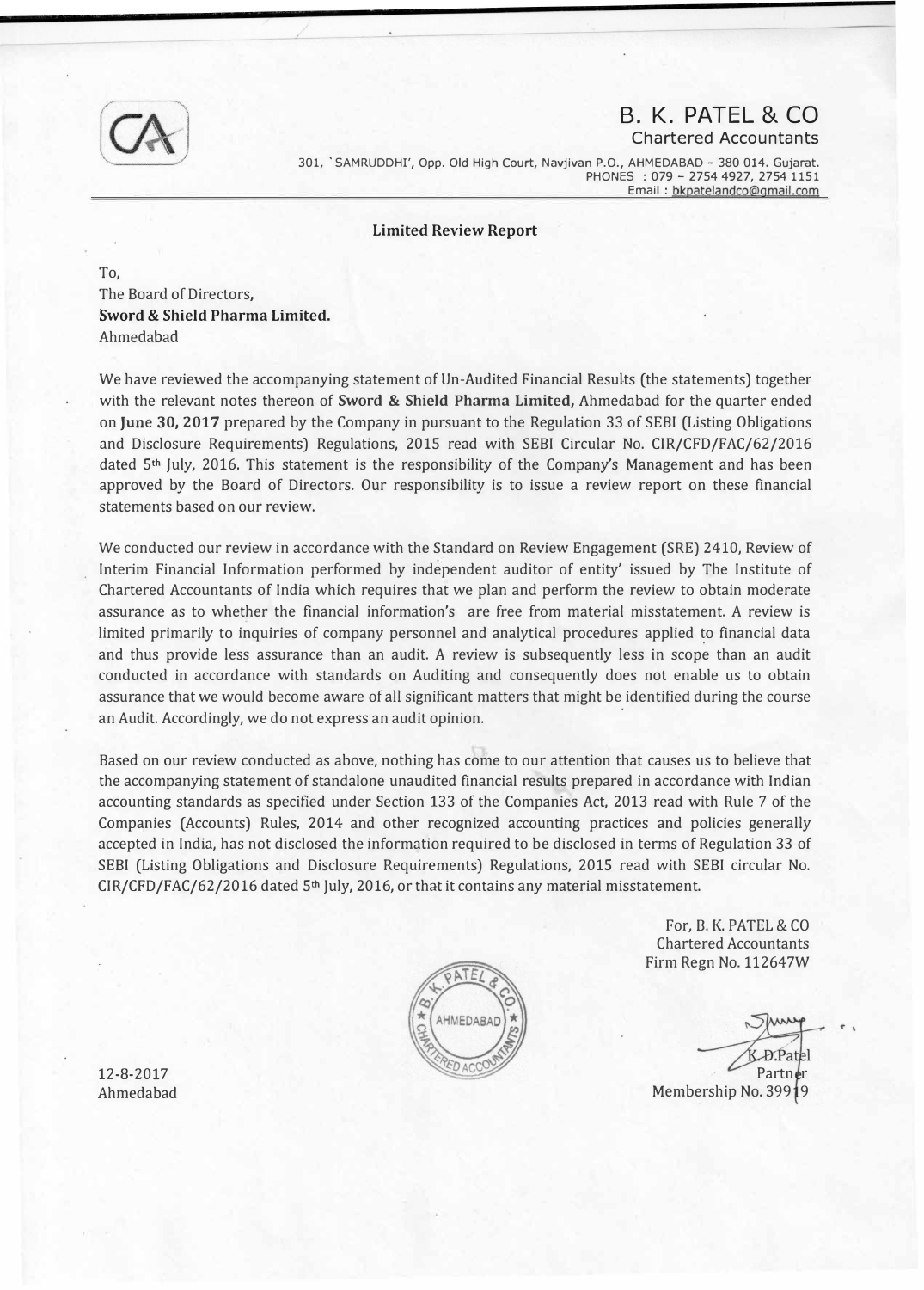|                            | <b>SWORD AND SHIELD PHARMA LIMITED</b>                                                                                  |                           |                                                                      |  |  |  |
|----------------------------|-------------------------------------------------------------------------------------------------------------------------|---------------------------|----------------------------------------------------------------------|--|--|--|
| CIN: L24231GJ1995PLC024809 |                                                                                                                         |                           |                                                                      |  |  |  |
|                            | Registered Office: 55, World Business House, Near Parimal Garden, Ambawadi,                                             |                           |                                                                      |  |  |  |
|                            | Ahmedabad - 380 006                                                                                                     |                           |                                                                      |  |  |  |
|                            | Website: www.swordnshieldpharma.com                                                                                     |                           |                                                                      |  |  |  |
|                            | Contact: +91 98250 79759                                                                                                |                           |                                                                      |  |  |  |
|                            | Un-Audited Financial Results for the Quarter Ended June 30, 2017                                                        |                           |                                                                      |  |  |  |
|                            |                                                                                                                         |                           | Amount in <b>INR</b>                                                 |  |  |  |
|                            |                                                                                                                         | <b>Quarter Ended</b>      |                                                                      |  |  |  |
|                            | <b>Particulars</b>                                                                                                      | 3 Months Ended            | <b>3 Months Ended</b>                                                |  |  |  |
|                            |                                                                                                                         | 30-Jun-17                 | $30$ -Jun-16                                                         |  |  |  |
|                            |                                                                                                                         | <b>Un-Audited</b>         | <b>Un-Audited</b>                                                    |  |  |  |
|                            | <b>PART I</b>                                                                                                           |                           |                                                                      |  |  |  |
| $\mathbf{1}$               | <b>INCOME</b>                                                                                                           |                           |                                                                      |  |  |  |
|                            | <b>Revenue from Operations</b>                                                                                          | 237662.00                 | 144619.00                                                            |  |  |  |
|                            | Other Income                                                                                                            | 0.00                      | 0.00                                                                 |  |  |  |
|                            | <b>Total Income</b>                                                                                                     | 237662.00                 | 144619.00                                                            |  |  |  |
| $\overline{2}$             | <b>EXPENSES</b>                                                                                                         |                           |                                                                      |  |  |  |
| (a)                        | <b>Cost of Material Consumed</b>                                                                                        | 0.00                      | 0.00                                                                 |  |  |  |
| (b)                        | Purchase of Stock-In-Trade                                                                                              | 0.00                      | 0.00                                                                 |  |  |  |
| (c)                        | Changes in Inventories of Finished Goods, Work-In-Progress and Stock-In-Trade                                           | 0.00                      | 0.00                                                                 |  |  |  |
| (d)                        | <b>Employee Benefit Expense</b>                                                                                         | 103275.00                 | 133745.00                                                            |  |  |  |
| (e)                        | <b>Finance Cost</b>                                                                                                     | 0.00                      | 0.00                                                                 |  |  |  |
| (f)                        |                                                                                                                         | 0.00                      | 0.00                                                                 |  |  |  |
|                            | Depreciation, Depletion and Amortisation Expense                                                                        | 726908.00                 | 328326.00                                                            |  |  |  |
| (g)                        | Other Expense                                                                                                           | 726908.00                 |                                                                      |  |  |  |
|                            | <b>Total Other Expenses</b>                                                                                             |                           | 328326.00                                                            |  |  |  |
| 3                          | <b>Total Expenses</b>                                                                                                   | 830183.00<br>$-592521.00$ | 462071.00                                                            |  |  |  |
| $\overline{4}$             | <b>Total Profit before Exceptional Items and Tax</b><br><b>Exceptional Items</b>                                        |                           | $-317452.00$                                                         |  |  |  |
| 5                          | <b>Total Profit before Tax</b>                                                                                          | 0.00<br>$-592521.00$      | 0.00<br>$-317452.00$                                                 |  |  |  |
|                            |                                                                                                                         |                           |                                                                      |  |  |  |
| 6                          | <b>Tax Expense</b>                                                                                                      |                           |                                                                      |  |  |  |
| $\overline{7}$             | <b>Current Tax</b>                                                                                                      | 0.00                      | 16475.00                                                             |  |  |  |
| 8                          | Deferred Tax                                                                                                            | 0.00                      | 0.00                                                                 |  |  |  |
| 9                          | <b>Total Tax Expenses</b>                                                                                               | 0.00                      | 16475.00                                                             |  |  |  |
| 10                         | Net Movement in regulatory deferral account balances related to profit or loss and the<br>related deferred tax movement |                           |                                                                      |  |  |  |
| 11                         |                                                                                                                         | 0.00                      | 0.00<br>$-333927.00$                                                 |  |  |  |
| 12                         | Net Profit Loss for the period from continuing operations<br>Profit / (Loss) from discontinued operations before tax    | $-592521.00$              |                                                                      |  |  |  |
|                            |                                                                                                                         | 0.00                      | 0.00                                                                 |  |  |  |
| 13                         | Tax Expenses of discontinued operations                                                                                 | 0.00                      | 0.00                                                                 |  |  |  |
| 14                         | Net Profit / (Loss) from discontinued operations after tax                                                              | 0.00                      | 0.00                                                                 |  |  |  |
| 15                         | Share of Profit / (Loss) of associates and joint ventures accounted for using equity method                             |                           |                                                                      |  |  |  |
| 16                         |                                                                                                                         | 0.00                      | 0.00                                                                 |  |  |  |
|                            | Total Profit / (Loss) for the period                                                                                    | $-592521.00$              | $-333927.00$                                                         |  |  |  |
|                            |                                                                                                                         |                           |                                                                      |  |  |  |
| 17                         | Other Comprehensive Income net of Taxes                                                                                 | 0.00                      |                                                                      |  |  |  |
| 18                         | Total Comprehensive Income for the Period                                                                               | $-592521.00$              |                                                                      |  |  |  |
| 19                         | Total profit or loss attributable to                                                                                    |                           | 0.00<br>-333927.00                                                   |  |  |  |
|                            | Profit or loss, attributable to owners of parents                                                                       | 0.00                      |                                                                      |  |  |  |
|                            | Total Profit or loss, attributable to non-controlling interests                                                         | 0.00                      |                                                                      |  |  |  |
| 20                         | Total comprehensive income for the period attributable to                                                               | 0.00                      |                                                                      |  |  |  |
|                            | Comprehensive Income for the period attributable to the owners of parents                                               | 0.00                      |                                                                      |  |  |  |
|                            | Total comprehensive income for the period attributable to the owners of parent non-                                     |                           |                                                                      |  |  |  |
|                            | controlling interests                                                                                                   | 0.00                      |                                                                      |  |  |  |
| 21                         | <b>Details of Equity Share Capital</b>                                                                                  |                           |                                                                      |  |  |  |
|                            | Paid-Up Equity Share Capital                                                                                            | 46619170.00               |                                                                      |  |  |  |
|                            | Face Value of Equity Share Capital                                                                                      | 10.00                     |                                                                      |  |  |  |
| 22                         | <b>Details of Debt Securities</b>                                                                                       |                           |                                                                      |  |  |  |
|                            | Paid-Up Debt Capital                                                                                                    | 0.00                      | 0.00<br>0.00<br>0.00<br>0.00<br>0.00<br>46619170.00<br>10.00<br>0.00 |  |  |  |
| 23                         | <b>Face Value of Debt Securities</b><br><b>Reserves Excluding Revaluation Reserves</b>                                  | 0.00.<br>87118.55         | 0.00<br>45533995.60                                                  |  |  |  |



EN AHMEDABAD \* /\* /\* /\* / W.247316.J1996PL000 **WASHINGTON** .... ...

 $\bigcirc$